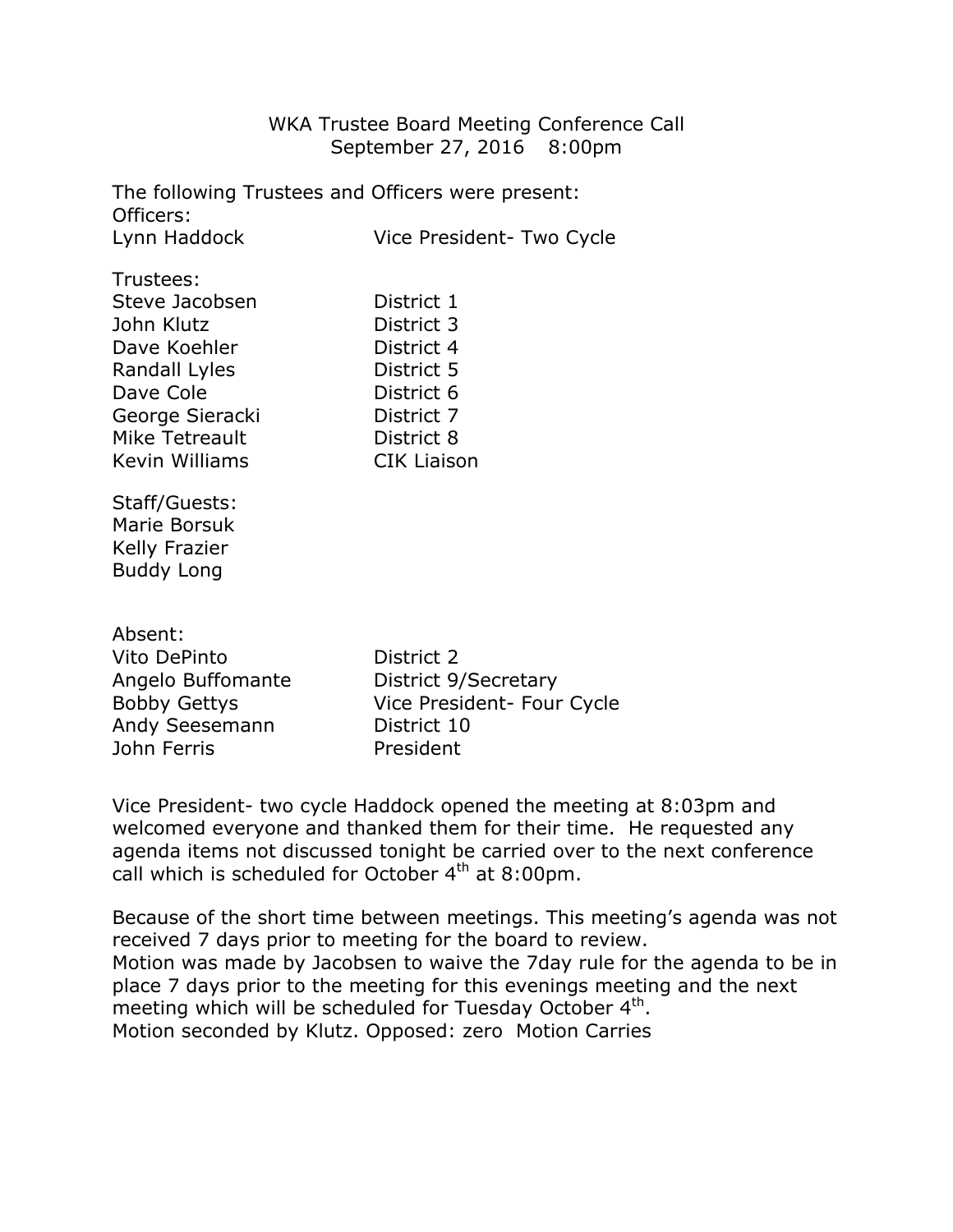Haddock- General tech book updates-

601.6 1—WA55 carb base gasket minimum thickness =0.010"  $2$ —WA55 carb shaft minimum diameter =  $0.181$ " no-go  $3$ —Wa55 carb body shaft hole = 0.1875" no-go

Motion was made by Jacobsen to remove Kid Karts in Manufacturers Cup as a National Points class, but to retain them as an exhibition class. All participants will receive a medallion – no entrée fee but driver and crew will need a pit pass Seconded by Klutz, opposed: zero Motion carries.

Motion made by Tetreault to add LO206-CIK Senior at 375 lbs to Manufacturers Cup as a National Points class Seconded by: Lyles opposed: Jacobsen & Kohler motion: passes

Motion made by Jacobsen to eliminate helmet mounted cameras. In all divisions

Seconded by Tetreault opposed: zero motion carries

Motion made by Jacobsen : Drivers are required to wear full driving suits of leather, vinyl, ballistic nylon or other abrasion resistant material for asphalt racing, effective Dec. 1, 2017

Seconded by Tetreault opposed: zero motion carries

Discussion on Daily Road Race division and memberships- Cole's opinion was, a racer should be a member of WKA if you are going to race at a National event. No motions made, Rule stands as printed.

Man Cup Racing format were discussed, due to short day light hours in Daytona and some family's wishing to leave the track a little earlier on Sundays to head home.

Motion was made by Sieracki for the following format:

Saturday: Qualifying, Heat 1, Heat 2, Main (as run currently)

Sunday: Qualifying, Heat, Main, (heats + main will be 3 laps longer on Sunday)

Points will be totaled from qualifying and heat to line up for final using the 0,2,3 point system.

Seconded by : Jacobsen opposed: zero motion carries